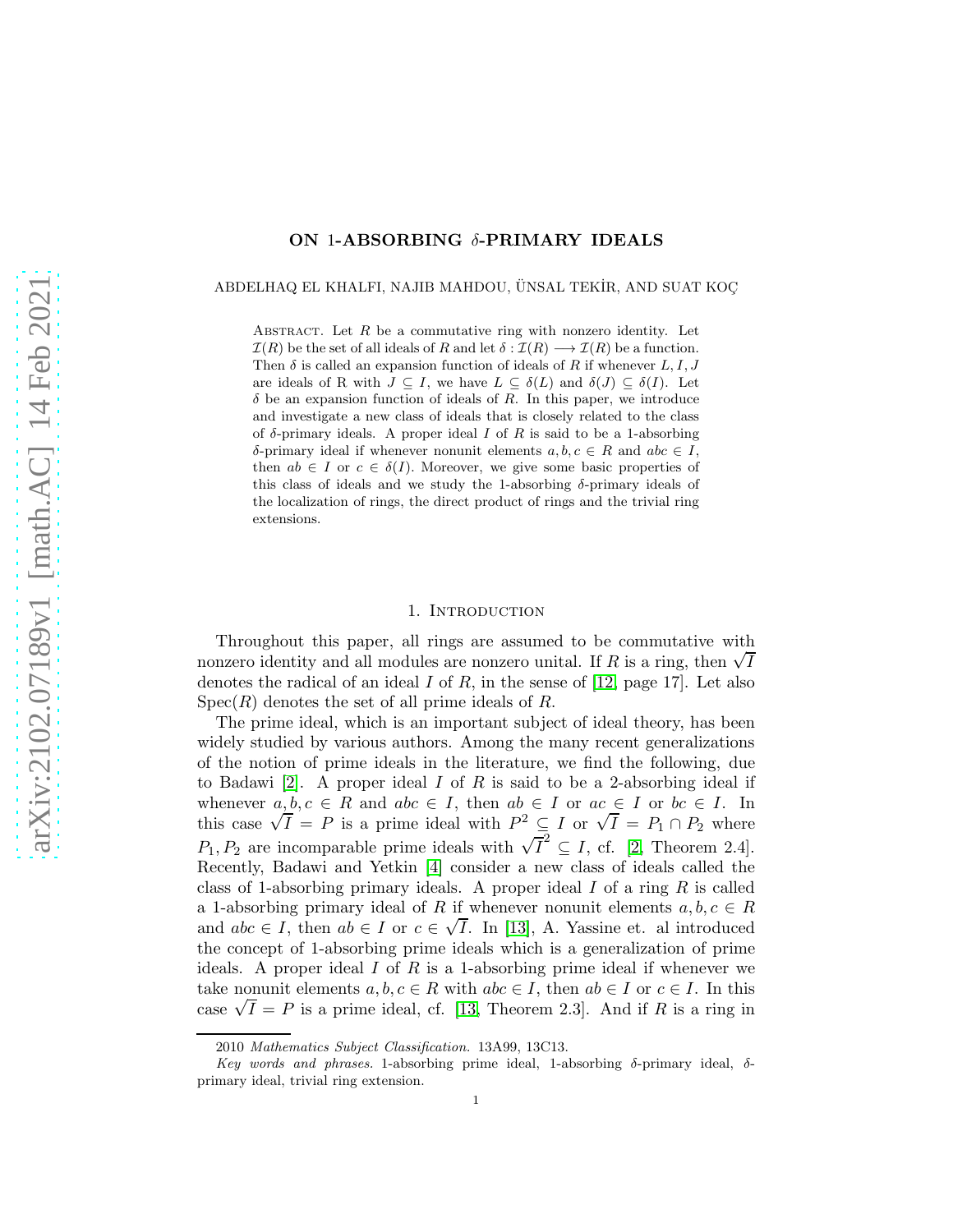which exists a 1-absorbing prime ideal that is not prime, then  $R$  is a local ring, that is a ring with one maximal ideal.

Let  $\mathcal{I}(R)$  be the set of all ideals of a ring R. Zhao [\[14\]](#page-11-4) introduced the concept of expansion of ideals of  $R$ . We recall from [\[14\]](#page-11-4) that a function  $\delta : \mathcal{I}(R) \longrightarrow \mathcal{I}(R)$  is called an expansion function of ideals of R if whenever L, I, J are ideals of R with  $J \subseteq I$ , we have  $L \subseteq \delta(L)$  and  $\delta(J) \subseteq \delta(I)$ . Note that there are explanatory examples of expansion functions included in [\[14,](#page-11-4) Example 1.2] and [\[3,](#page-11-5) Example 1]. In addition, recall from [\[14\]](#page-11-4) that a proper ideal I of R is said to be a  $\delta$ -primary ideal of R if whenever  $a, b \in R$ with  $ab \in I$ , we have  $a \in I$  or  $b \in \delta(I)$ , where  $\delta$  is an expansion function of ideals of R. Also, recall from  $[5]$  that a proper ideal I of R is called a δ-semiprimary ideal of R if  $ab \in I$  implies  $a \in \delta(I)$  or  $b \in \delta(I)$ . In this paper, we introduce and investigate a new concept of ideals that is closely related to the class of  $\delta$ -primary ideals. A proper ideal I of R is said to be a 1-absorbing  $\delta$ -primary ideal if whenever nonunit elements  $a, b, c \in R$ and  $abc \in I$ , then  $ab \in I$  or  $c \in \delta(I)$ . For example, let  $\delta : \mathcal{I}(R) \longrightarrow \mathcal{I}(R)$ such that  $\delta(I) = \sqrt{I}$  for each ideal I of R. Then  $\delta$  is an expansion function of ideals of R, and hence a proper ideal I of R is a 1-absorbing  $\delta$ -primary ideal of R if and only if I is a 1-absorbing primary ideal of R. Among many results in this paper are given to disclose the relations between this new class and others that already exist. The reader may find it helpful to keep in mind the implications noted in the following figure.

prime ideal  $\longrightarrow$  1-absorbing prime ideal  $\longrightarrow$  1-absorbing  $\delta$ -primary ideal

Among other things, we give an example of 1-absorbing  $\delta$ -primary ideal that is not 1-absorbing prime ideal (Example [2.3\)](#page-2-0). Also, we show (Theorem [2.6\)](#page-2-1) that if a ring R admits a 1-absorbing  $\delta$ -primary ideal of R that is not a  $\delta$ -primary ideal, then R is a local ring. Moreover, we prove that if R is a chained ring with maximal ideal M, then the only 1-absorbing  $\delta$ -primary ideals of R are  $M^2$  and the  $\delta$ -primary ideals of R (Theorem [2.10\)](#page-4-0). Finally, we give an idea about some 1-absorbing  $\delta$ -primary ideal of the localization of rings, the direct product of rings and the trivial ring extensions.

### 2. Main Results

We start this section by the following definition.

**Definition 2.1.** A proper ideal I of a ring R is called a 1-absorbing  $\delta$ *primary ideal if whenever*  $abc \in I$  *for some nonunit elements*  $a, b, c \in I$ , *then*  $ab \in I$  *or*  $c \in \delta(I)$ *.* 

<span id="page-1-0"></span>Remark 2.2. *Let* R *be a ring,* I *a proper ideal of* R *and* δ *be an expansion function of*  $\mathcal{I}(\mathcal{R})$ *.* 

(1) *If*  $\delta(I) = I$ *, then I is a* 1*-absorbing*  $\delta$ *-primary ideal of*  $R$  *if and only if it is a* 1*-absorbing prime ideal.*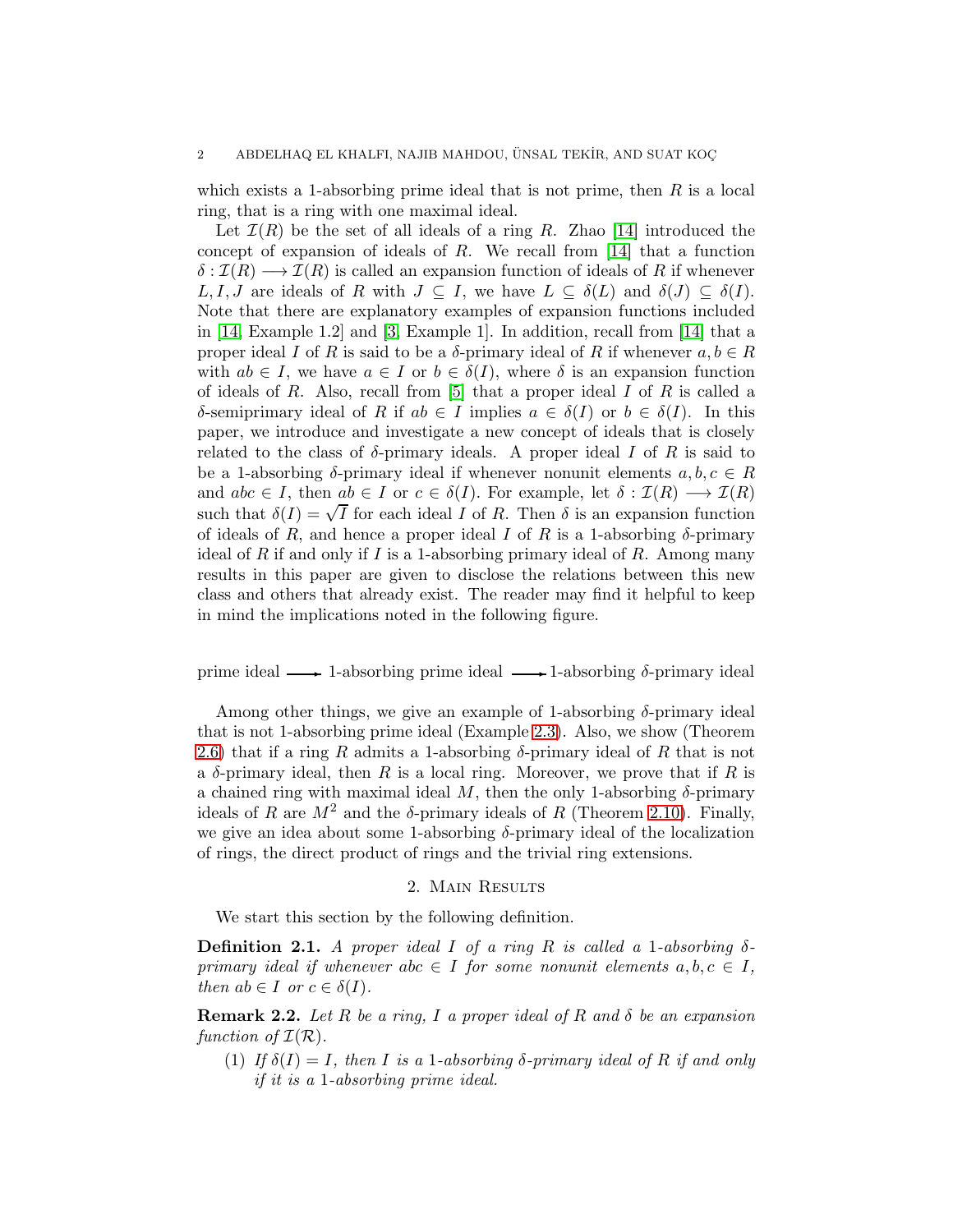- (2) *If*  $\delta(I) = \sqrt{I}$ , then *I* is a 1-absorbing  $\delta$ -primary ideal of *R* if and *only if it is a* 1*-absorbing primary ideal.*
- (3) *Every* 1*-absorbing prime ideal is a* 1*-absorbing* δ*-primary ideal.*
- (4) *Every* δ*-primary ideal is a* 1*-absorbing* δ*-primary ideal.*
- (5) Let  $\gamma$  be an expansion function of the ideal of R such that  $\delta(I) \subseteq$  $\gamma(I)$ *.* If I is a 1-absorbing  $\delta$ -primary ideal of R, then I is a 1*absorbing* γ*-primary ideal of* R*.*

Next, we give an example of a 1-absorbing  $\delta$ -primary ideal that is not a 1-absorbing prime ideal.

<span id="page-2-0"></span>**Example 2.3.** Let  $R := K[[X_1, X_2, X_3]]$  be a ring of formal power series *where* K *is a field.* Consider the expansion function  $\delta : \mathcal{I}(\mathcal{R}) \longrightarrow \mathcal{I}(\mathcal{R})$ *defined by*  $\delta(I) = I + M$  *where*  $M = (X_1, X_2, X_3)$  *is the maximal ideal of R. Let*  $I = (X_1 X_2 X_3)$  *be an ideal of R. Thus, I is not a* 1*-absorbing prime ideal of* R *since*  $X_1X_2X_3 \in I$  *but neither*  $X_1X_2 \in I$  *nor*  $X_3 \in I$ *. Now, let*  $x, y, z$  *be nonunit elements of* R *such that*  $xyz \in I$ *. Clearly* I *is a* 1*-absorbing*  $\delta$ *-primary because*  $z \in \delta(I) = M$ .

Proposition 2.4. *(i) Every 1-absorbing* δ*-primary ideals is also a 2-absorbing* δ*-primary ideal of* R*.*

*(ii) Let* I *be a 1-absorbing* δ*-primary ideal of* R *and* δ(I) *be a radical ideal, that is,*  $\sqrt{\delta(I)} = \delta(I)$ *. Then I is a*  $\delta$ *-semiprimary ideal of R.* 

*Proof.* (i) Let  $abc \in I$  for some  $a, b, c \in R$ . If at least one of  $a, b, c$  is a unit of R, then we are done. So assume that  $a, b, c$  are nonunits R. Since I is a 1-absorbing  $\delta$ -primary ideal of R, we get  $ab \in I$  or  $c \in \delta(I)$ , which implies that  $ab \in I$  or  $ac \in \delta(I)$  or  $bc \in \delta(I)$ . Therefore, I is a 2-absorbing  $\delta$ -primary ideal of R.

(ii) Suppose that  $ab \in I$  for some  $a, b \in R$ . Then we may assume that  $a, b$ are nonunits. Thus  $a^2b \in I$  implies that  $a^2 \in I$  or  $b \in \delta(I)$ . Then we have  $a \in \sqrt{I} \subseteq \sqrt{\delta(I)} = \delta(I)$  or  $b \in \delta(I)$ . Hence, I is a  $\delta$ -semiprimary ideal of  $R$ .

The converse of previous theorem (i) is not true in general. See the following example.

# Example 2.5. (2-absorbing  $\delta$ -primary ideal that is not 1-absorbing  $\delta$ -primary ideal)

Let  $R = \mathbb{Z}$ ,  $I = pq\mathbb{Z}$ , where  $p \neq q$  are prime numbers, and  $\delta(I) = I + p\mathbb{Z}$ . *Since* I *is a 2-absorbing ideal, so is 2-absorbing* δ*-primary. However, it is easy to see that*  $ppq \in I$ ,  $p^2 \notin I$  *and*  $q \notin \delta(I)$ *. Thus, I is not a 1-absorbing* δ*-primary ideal of* R*.*

In the next result, we show that if a ring R admits a 1-absorbing  $\delta$ -primary ideal that is not a  $\delta$ -primary ideal, then R is a local ring.

<span id="page-2-1"></span>**Theorem 2.6.** Let  $\delta$  be an ideal expansion. Suppose that a ring R admits a 1*-absorbing* δ*-primary ideal that is not a* δ*-primary ideal. Then* R *is a local ring.*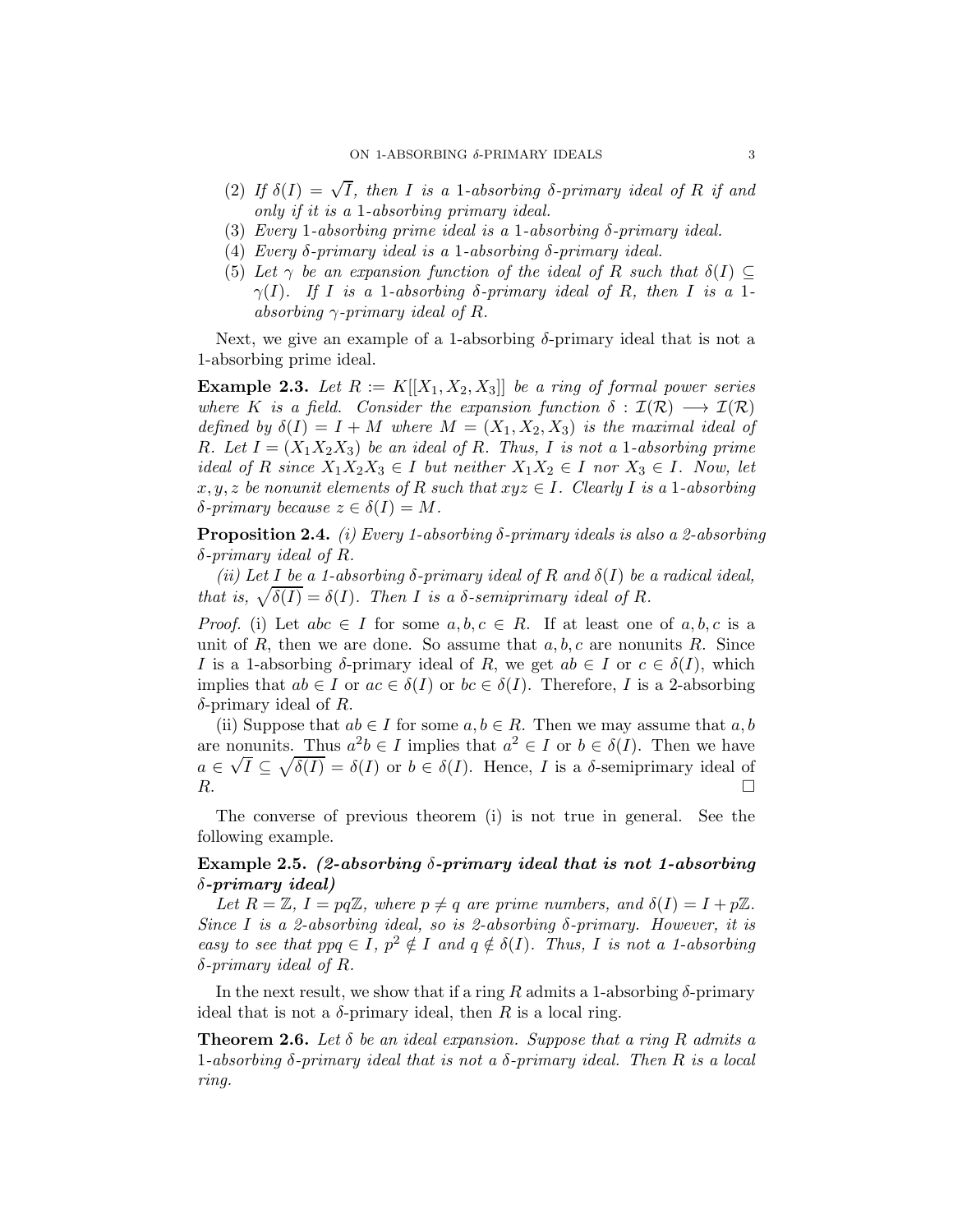*Proof.* Assume that I is a 1-absorbing  $\delta$ -primary ideal that is not a  $\delta$ -primary ideal of R. Hence there exist nonunit elements  $a, b \in R$  such that  $ab \in I$ ,  $a \notin I$  and  $b \notin \delta(I)$ . Let d be a nonunit element of R. As dab  $\in I$ , I is a 1-absorbing  $\delta$ -primary ideal of R and  $b \notin \delta(I)$ , we conclude that  $da \in I$ . Let c be a unit element of R. Suppose that  $d+c$  is a nonunit element of R. Since  $(d + c)ab \in I$ , I is a 1-absorbing  $\delta$ -primary ideal of R and  $b \notin \delta(I)$ , we get that  $(d + c)a = da + ca \in I$ . Since  $da \in I$ , we conclude that  $a \in I$ , which gives a contradiction. Hence,  $d + c$  is a unit element of R. Now, the result follows from [\[4,](#page-11-2) Lemma 1].  $\Box$ 

Next, we give a method to construct 1-absorbing  $\delta$ -primary ideals that are not  $\delta$ -primary ideals.

Theorem 2.7. *Let* R *be a local ring with maximal ideal* M *and* δ *be an ideal expansion.* Let x be a nonzero prime element of R such that  $\delta(xM) \subseteq M$ . *If*  $x \in \delta(xM)$ , then xM is a 1-absorbing  $\delta$ -primary ideal of R that is not a δ*-primary ideal of* R*.*

*Proof.* First, we will show that xM is a 1-absorbing  $\delta$ -primary ideal of R. Assume that  $abc \in xM$  for some nonunit elements  $a, b, c \in R$ . If  $ab \notin xM$ , then  $a \notin xR$  and  $b \notin xR$ , so  $ab \notin xR$  because x is a prime element of R. Moreover, the fact that  $abc \in xR$  and  $ab \notin xR$  implies that  $c \in xR \subseteq \delta(xM)$ . Now, we prove that  $xM$  is not a  $\delta$ -primary ideal of R. By hypothesis, we can pick an element  $a \in M \setminus \delta(xM)$ , hence  $xa \in xM$ . However,  $x \notin xM$ since  $x$  is an irreducible element of  $R$  by [\[4,](#page-11-2) Lemma 2]. Which implies that  $xM$  is not a  $\delta$ -primary ideal, this completes the proof.

**Theorem 2.8.** Let I be a 1-absorbing  $\delta$ -primary ideal of a ring R where  $\delta$ *is an ideal expansion and let*  $d \in R \setminus I$  *be a nonunit element of* R. Then  $(I : d) = \{x \in R \mid dx \in I\}$  *is a*  $\delta$ *-primary ideal of* R.

*Proof.* Suppose that  $ab \in (I : d)$  for some elements  $a, b \in R$ . Without loss of generality, we may assume that a and b are nonunit elements of  $R$ . Suppose that  $a \notin (I : d)$ . Since  $dab \in I$  and I is a 1-absorbing  $\delta$ -primary ideal of R, we conclude that  $b \in \delta(I)$ . So,  $b \in \delta((I : d))$  and this completes the proof.  $\Box$ 

<span id="page-3-0"></span>Proposition 2.9. *Let* R *be a ring,* δ *an ideal expansion and* I *be a proper ideal of* R*. If* I *is a* 1*-absorbing* δ*-primary ideal of* R*, then either* I *is a* δ*-semiprimary ideal of* R *or* R *is local, say with maximal ideal* M*, such that*  $M^2 \subset I$ .

*Proof.* If R is not local, then Theorem [2.6](#page-2-1) implies that I is  $\delta$ -primary and so I is a  $\delta$ -semiprimary ideal of R. Now, assume that R is local with maximal ideal M such that I is not a  $\delta$ -semiprimary ideal of R. Since I is proper, we infer that  $I \subseteq M$ . Moreover, there are  $a, b \in M \setminus \delta(I)$  such that  $ab \in I$ . To prove that  $M^2 \subseteq I$ , it suffices to show that  $xy \in I$  for all  $x, y \in M$ . Let  $x, y \in M$ . Then  $xyab \in I$ . Since  $xy, a, b \in M$ ,  $b \notin \delta(I)$  and I is a 1-absorbing  $\delta$ -primary ideal, we conclude that  $xya \in I$ . Again, since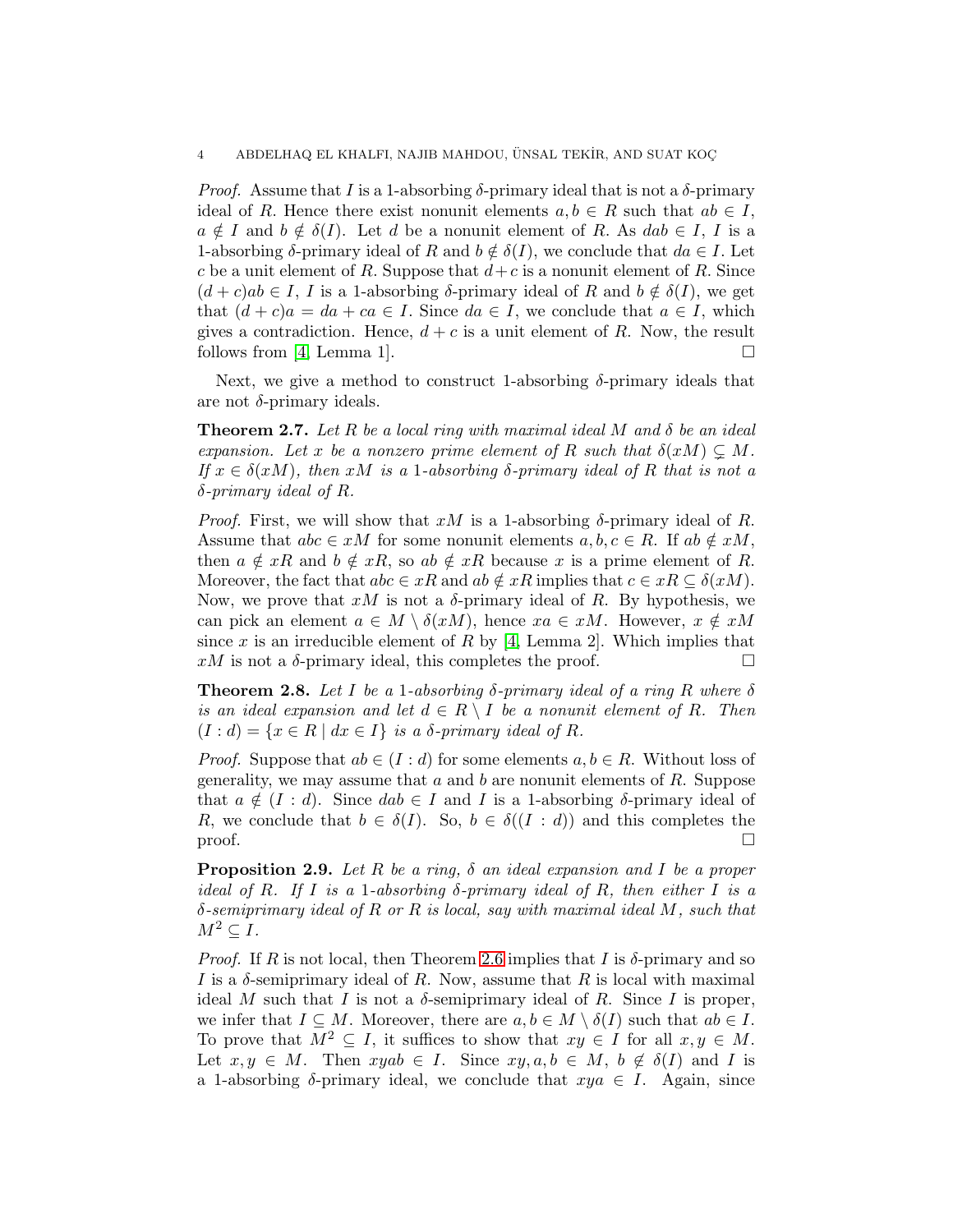$x, y, a \in M$ ,  $a \notin \delta(I)$  and  $I$  is a 1-absorbing  $\delta$ -primary ideal, we have that  $xy \in I$ .  $xy \in I$ .

Recall that a ring R is a chained ring if the set of all ideals of R is linearly ordered by inclusion. Moreover, R is said to be an arithmetical ring if  $R_M$ is a chained ring for each maximal ideal  $M$  of  $R$ . We next determinate the 1-absorbing  $\delta$ -primary ideals of a chained ring.

<span id="page-4-0"></span>Theorem 2.10. *Let* R *be a chained ring with maximal ideal* M*,* δ *an ideal expansion and* I *be a proper ideal of* R *such that*  $I \neq M^2$ . Then I is a 1*-absorbing* δ*-primary ideal of* R *if and only if* I *is a* δ*-primary ideal of* R*.*

*Proof.* We need only prove the "only if" assertion. Let I be a 1-absorbing δ-primary ideal. Thus, Proposition [2.9](#page-3-0) gives that either I is a δ-semiprimary ideal of R or  $M^2 \subseteq I$ . First, assume that I is a  $\delta$ -semiprimary ideal of R and  $ab \in I$  for some nonunit elements  $a, b \in R$  such that  $b \notin \delta(I)$ . Hence,  $a \in \delta(I)$ . Now, since R is a chained ring, we conclude that  $a \in bR$  and thus  $a = br$  for some nonunit element  $r \in R$ . As  $brb \in I$ ,  $b \notin \delta(I)$  and I is a 1-absorbing  $\delta$ -primary ideal of R, we conclude that  $a = br \in I$ . Which gives that I is a  $\delta$ -primary ideal of R. Now, we suppose that  $M^2 \subseteq I$ . We may assume that  $M \neq I$ . Thus, we can pick  $a \in M \setminus I$  and  $b \in I \setminus M^2$ . Then  $b \in aR$  since R is a chained ring. So,  $b = ar$  for some nonunit element  $r \in R$ <br>and thus  $b \in M^2$ , a contradiction. This completes the proof. and thus  $b \in M^2$ , a contradiction. This completes the proof.  $\Box$ 

In view of Theorem [2.10,](#page-4-0) we have the following result.

Corollary 2.11. *Let R be an arithmetical ring with Jacobson radical* M and *I* be a proper ideal of R such that  $I \neq M^2$ . Then *I* is a 1*-absorbing* δ*-primary ideal of* R *if and only if* I *is a* δ*-primary ideal of* R*.*

*Proof.* Assume that  $R$  is local with maximal ideal  $M$ . Since  $R$  is an arithmetical ring, we conclude that  $R = R_M$  is a chained ring and thus the claim follows from Theorem [2.10.](#page-4-0) In the remaining case, suppose that  $R$  is not a local ring. Then the result follows by Theorem [2.6.](#page-2-1)  $\Box$ 

Proposition 2.12. *Let* R *be a local ring with principal maximal ideal* M*,* δ *an ideal expansion and* I *be a proper ideal of* R*. Then* I *is a* 1*-absorbing* δ*-primary ideal of* R *if and only if either* I *is a* δ*-primary ideal of* R *or*  $M^2 \subseteq I$ .

*In addition, if*  $\sqrt{I} \subseteq \delta(I)$  *then I is a* 1*-absorbing*  $\delta$ *-primary ideal of*  $R$  *if and only if* I *is a* δ*-primary ideal of* R*.*

*Proof.* By Remark [2.2\(](#page-1-0)4) and Proposition [2.9,](#page-3-0) we need only prove that if I is a 1-absorbing  $\delta$ -primary ideal of R which is a  $\delta$ -semiprimary ideal then I is a  $\delta$ -primary ideal (along with the hypothesis that R be a local ring with principal maximal ideal M). Also, we may assume that  $\delta(I) \neq R$ . Set  $M = xR$  and let a and b be nonunit elements of R such that  $b \notin \delta(I)$  and  $ab \in I$ . Since I is a  $\delta$ -semiprimary ideal of R, we get that  $a \in \delta(I)$ . Moreover,  $a = rx$  for some  $r \in R$ . If r is a unit element of R then  $M = \delta(I)$  and thus I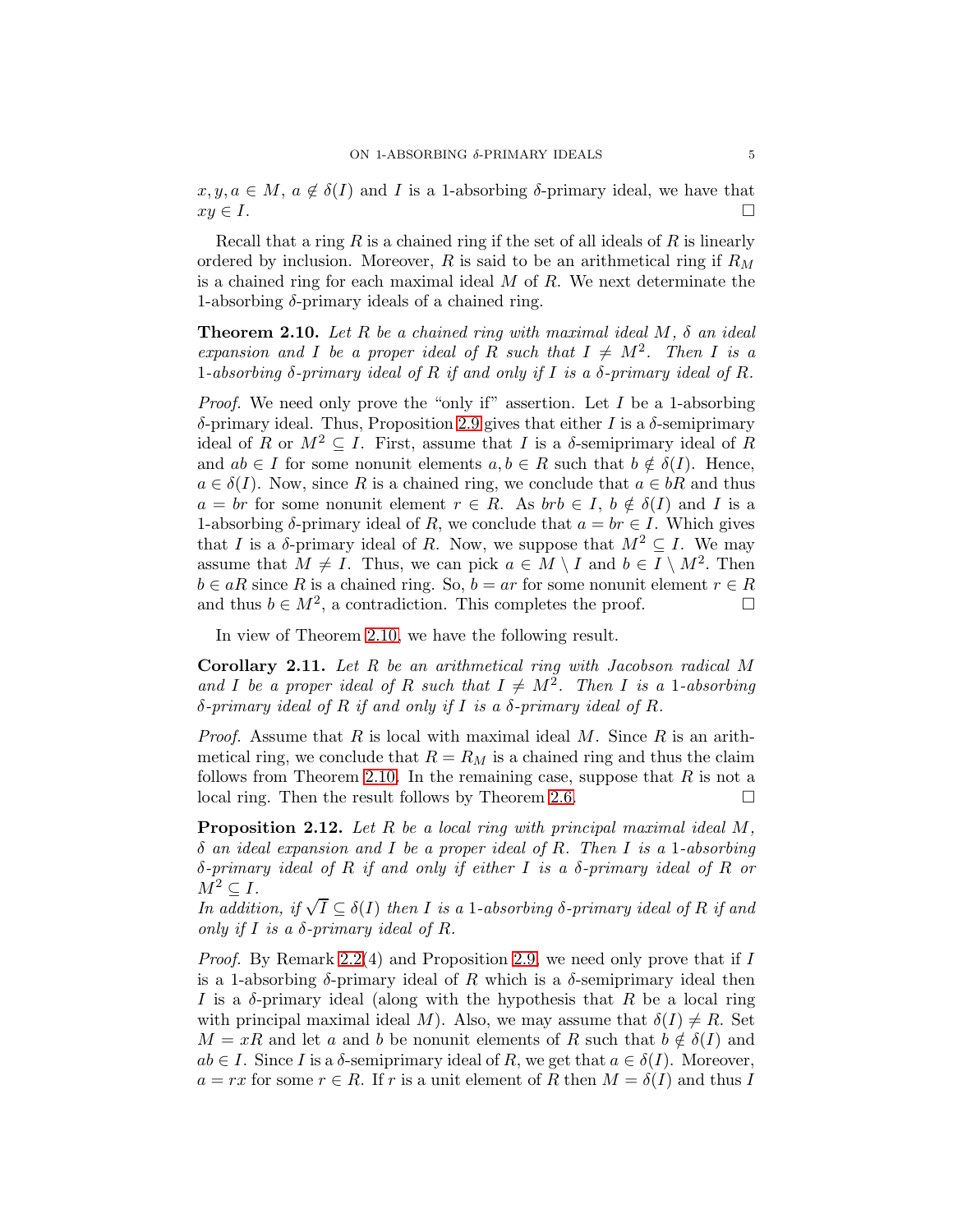is a  $\delta$ -primary ideal. If r is a nonunit element of R then  $rxb = ab \in I$ . That implies  $a = rx \in I$  since I is a 1-absorbing  $\delta$ -primary ideal. This completes the proof. The in addition statement is clear. the proof. The in addition statement is clear.

**Proposition 2.13.** Let  $\{J_i \mid i \in D\}$  be a directed set of 1-absorbing  $\delta$ *primary ideals of R, where*  $\delta$  *is an ideal expansion. Then the ideal*  $J =$  $∪<sub>i∈D</sub>J<sub>i</sub>$  *is a* 1-*absorbing*  $δ$ -*primary ideal of*  $R$ *.* 

*Proof.* Let  $abc \in J$ , then  $abc \in J_i$  for some  $i \in D$ . Since  $J_i$  is a 1-absorbing δ-primary ideal of R,  $ab \in J_i$  or  $c \in \delta(J_i) \subseteq \delta(J)$ . Hence, J is a 1-absorbing δ-primary ideal of R. δ-primary ideal of  $R$ .

Proposition 2.14. *Let* I *be a* 1*-absorbing* δ*-primary ideal of* R *such that*  $\sqrt{\delta(I)} = \delta(\sqrt{I})$ , where  $\delta$  *is an ideal expansion. Then,*  $\sqrt{I}$  *is a*  $\delta$ *-primary ideal of* R*.*

*Proof.* Let  $ab \in \sqrt{I}$  such that  $a \notin \sqrt{I}$ . Hence, there exists a positive integer n such that  $(ab)^n \in I$ . So,  $a^m a^m b^n \in I$  for some positive integer m. Since I is a 1-absorbing  $\delta$ -primary ideal of R and  $a^{2m} \notin I$ , we conclude that  $b^n \in \delta(I)$ . That implies  $b \in \sqrt{\delta(I)} = \delta(\sqrt{I})$  and so  $\sqrt{I}$  is a  $\delta$ -primary ideal of  $R$ .

Proposition 2.15. *Let* I *be a proper ideal of a ring* R *and* δ *be an ideal expansion such that*  $\delta(\delta(I)) = \delta(I)$ *. Then*  $\delta(I)$  *is a* 1*-absorbing*  $\delta$ *-primary ideal of* R *if and only if*  $\delta(I)$  *is a* 1*-absorbing prime ideal of* R

*Proof.* By Remark [2.2\(](#page-1-0)3), we need only prove the "only if" assertion. Let  $abc \in \delta(I)$  for some nonunit elements  $a, b, c \in R$ . Hence  $ab \in \delta(I)$  or  $c \in \delta(\delta(I)) = \delta(I)$ . Thus  $\delta(I)$  is a 1-absorbing prime ideal of R.  $c \in \delta(\delta(I)) = \delta(I)$ . Thus  $\delta(I)$  is a 1-absorbing prime ideal of R.

Proposition 2.16. *Let* R *be a ring,* I *a proper ideal of* R *and* δ *be an ideal expansion. Then* I *is a* 1*-absorbing* δ*-primary ideal if and only if whenever*  $I_1I_2I_3 \subseteq I$  *for some proper ideals*  $I_1$ *,*  $I_2$  *and*  $I_3$  *of*  $R$ *, then*  $I_1I_2 \subseteq I$  *or*  $I_3 \subseteq \delta(I)$ .

*Proof.* It suffices to prove the "if" assertion. Suppose that I is a 1-absorbing  $\delta$ -primary ideal and let  $I_1$ ,  $I_2$  and  $I_3$  be proper ideals of R such that  $I_1I_2I_3 \subseteq$ I and  $I_3 \nsubseteq \delta(I)$ . Thus abc ∈ I for every  $a \in I_1$ ,  $b \in I_2$  and  $c \in I_3 \setminus \delta(I)$ . Since I is a 1-absorbing  $\delta$ -primary ideal, we then have  $I_1I_2 \subseteq I$ , as desired.  $\square$ I is a 1-absorbing  $\delta$ -primary ideal, we then have  $I_1I_2 \subseteq I$ , as desired.

Recall from [\[14\]](#page-11-4) that an ideal expansion  $\delta$  is said to be intersection preserving if  $\delta(I_1 \cap I_2 \cap ... \cap I_n) = \delta(I_1) \cap \delta(I_2) \cap ... \cap \delta(I_n)$  for any ideals  $I_1, ..., I_n$ of R.

<span id="page-5-0"></span>Proposition 2.17. *Let* δ *be an intersection preserving ideal expansion. If*  $I_1, I_2, ..., I_n$  are 1-absorbing  $\delta$ -primary ideals of R, and  $\delta(I_i) = P$  for all  $i \in \{1, 2, ..., n\}$ , then  $I_1 \cap I_2 \cap ... \cap I_n$  *is a* 1-absorbing  $\delta$ -primary ideal of R.

*Proof.* Let  $abc \in J = I_1 \cap I_2 \cap ... \cap I_n$  such that  $ab \notin J$ . Let  $i \in \{1, 2, ..., n\}$ such that  $ab \notin I_i$ . Since  $abc \in I_i$  and  $I_i$  is a 1-absorbing  $\delta$ -primary ideal, we conclude that  $c \in \delta(I_i) = \delta(J)$ . Therefore, J is a 1-absorbing  $\delta$ -primary ideal of R. ideal of R.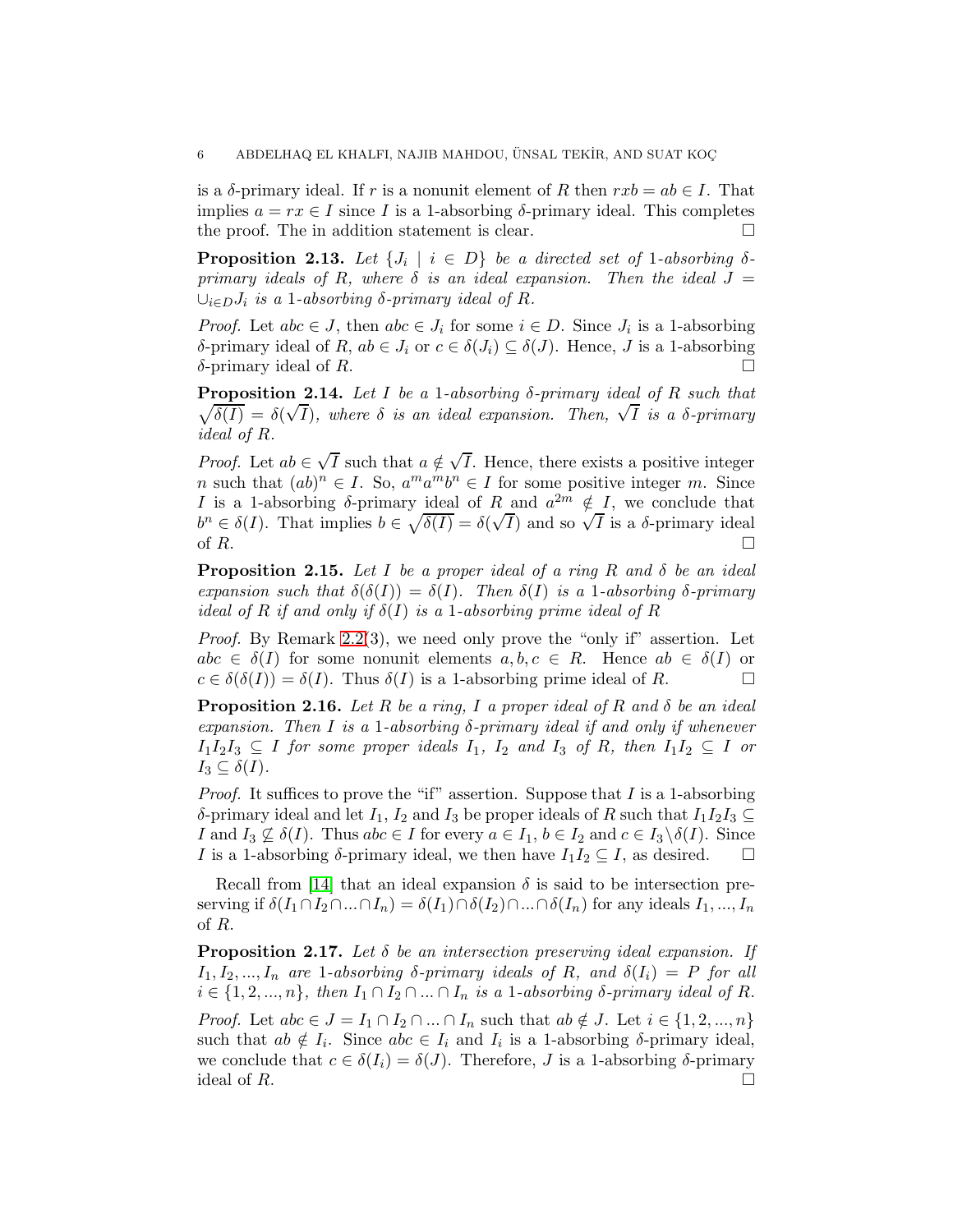<span id="page-6-0"></span>**Proposition 2.18.** Let R be a ring and  $\delta$  be an expansion function of  $\mathcal{I}(R)$ . *Then the following statements are equivalent:*

- (1) *Every proper principal ideal is a* 1*-absorbing* δ*-primary ideal of* R*.*
- (2) *Every proper ideal is a* 1-absorbing  $\delta$ -primary ideal of R.

*Proof.* Assume that (1) holds and let I be a proper ideal of R. Let  $a, b, c$  be nonunit elements of R such that  $abc \in I$ . Hence  $abc \in abcR$  which implies that  $ab \in abcR \subseteq I$  or  $c \in abcR \subseteq \delta(I)$ . Therefore I is a 1-absorbing  $\delta$ -primary ideal of R. The converse is clear.  $\delta$ -primary ideal of R. The converse is clear.

An expansion function  $\delta$  of  $\mathcal{I}(R)$  is said to satisfy *condition* (\*) if  $\delta(I) \neq R$ for each proper ideal  $I$  of  $R$ . Note that the identity function and radical operation are examples of expansion functions satisfying condition (∗).

<span id="page-6-1"></span>**Theorem 2.19.** Let R be a ring and  $\delta$  an expansion function of  $\mathcal{I}(R)$  sat*isfying condition* (\*) *and*  $\delta(Jac(R)) = Jac(R)$ *. Suppose that*  $\delta(xI) = x\delta(I)$ *for every proper ideal* I *of* R and every  $x \in R$ *. The following statements are equivalent.*

*(i) Every proper principal ideal is a 1-absorbing* δ*-primary ideal of* R*.*

*(ii)* Every proper ideal is a 1-absorbing  $\delta$ -primary ideal of R.

(*iii*) R *is local with*  $Jac(R)^2 = (0)$ *, where*  $Jac(R) = m$  *is the unique maximal ideal.*

*Proof.* (i)  $\Leftrightarrow$  (ii) Follows from Proposition [2.18.](#page-6-0)

 $(i) \Rightarrow (iii)$  Assume that every proper ideal is a 1-absorbing  $\delta$ -primary ideal R. Choose  $x, y \in Jac(R)$ . Now, we will show that  $xy = 0$ . If x or y is zero, then we are done. Assume that  $x, y \neq 0$ . Since  $x^2y \in (x^2y)$ and  $(x^2y)$  is a 1-absorbing  $\delta$ -primary ideal, we conclude that  $x^2 \in (x^2y)$ or  $y \in \delta((x^2y)) = y\delta((x^2))$ . Suppose that  $y \in y\delta((x^2))$ . Then there exists  $a \in \delta((x^2)) \subseteq \delta(Jac(R)) = Jac(R)$  such that  $y = ya$ . Which implies that  $y(1-a) = 0$ . Since  $1-a$  is unit, we have  $y = 0$ , which is a contradiction. Thus we have,  $x^2 \in (x^2y)$ . Then we can write  $x^2 = rx^2y$  for some  $r \in R$ . This implies that  $x^2(1 - ry) = 0$ . Since  $1 - ry$  is unit, we have  $x^2 = 0$ . Likewise, we get  $y^2 = 0$ . Now, choose another  $z \in Jac(R)$ . Since  $xyz \in (xyz)$  and  $(xyz)$  is a 1-absorbing δ-primary, we get  $xy \in (xyz)$  or  $z \in \delta((xyz))$  =  $z\delta((xy))$ . First, assume that  $xy \in (xyz)$ . Then there exists  $r \in R$  such that  $xy = rxyz$ , which implies that  $xy(1 - rz) = 0$ . Since  $1 - rz$  is unit, we have  $xy = 0$  which completes the proof. Now, assume that  $xy \notin (xyz)$ , that is,  $z \in \delta((xyz)) = z\delta((xy))$ . Then there exists  $a \in \delta((xy)) \subseteq Jac(R)$  such that  $z = za$ . This implies that  $z(1-a) = 0$  so that  $z = 0$ . Now, choose  $z = x+y$ . Then by above argument, we have either  $xy = 0$  or  $z = x + y = 0$ . If  $z = x + y = 0$ , then we have  $x = -y$  and so  $xy = -y^2 = 0$  which completes the proof. Therefore,  $Jac(R)^2 = (0)$ .

Now, we will show that R is a local ring. Choose maximal ideals  $M_1, M_2$ of R. Now, put  $I = M_1 \cap M_2$ . Since  $M_1^2 M_2 \subseteq I$  and I is a 1-absorbing δ-primary ideal, we have either  $M_1^2 \subseteq I \subseteq M_2$  or  $M_2 \subseteq \delta(I) \subseteq \delta(M_1)$ . Case **1:** Suppose that  $M_1^2 \subseteq M_2$ . Since  $M_2$  is prime, clearly we have  $M_1 \subseteq M_2$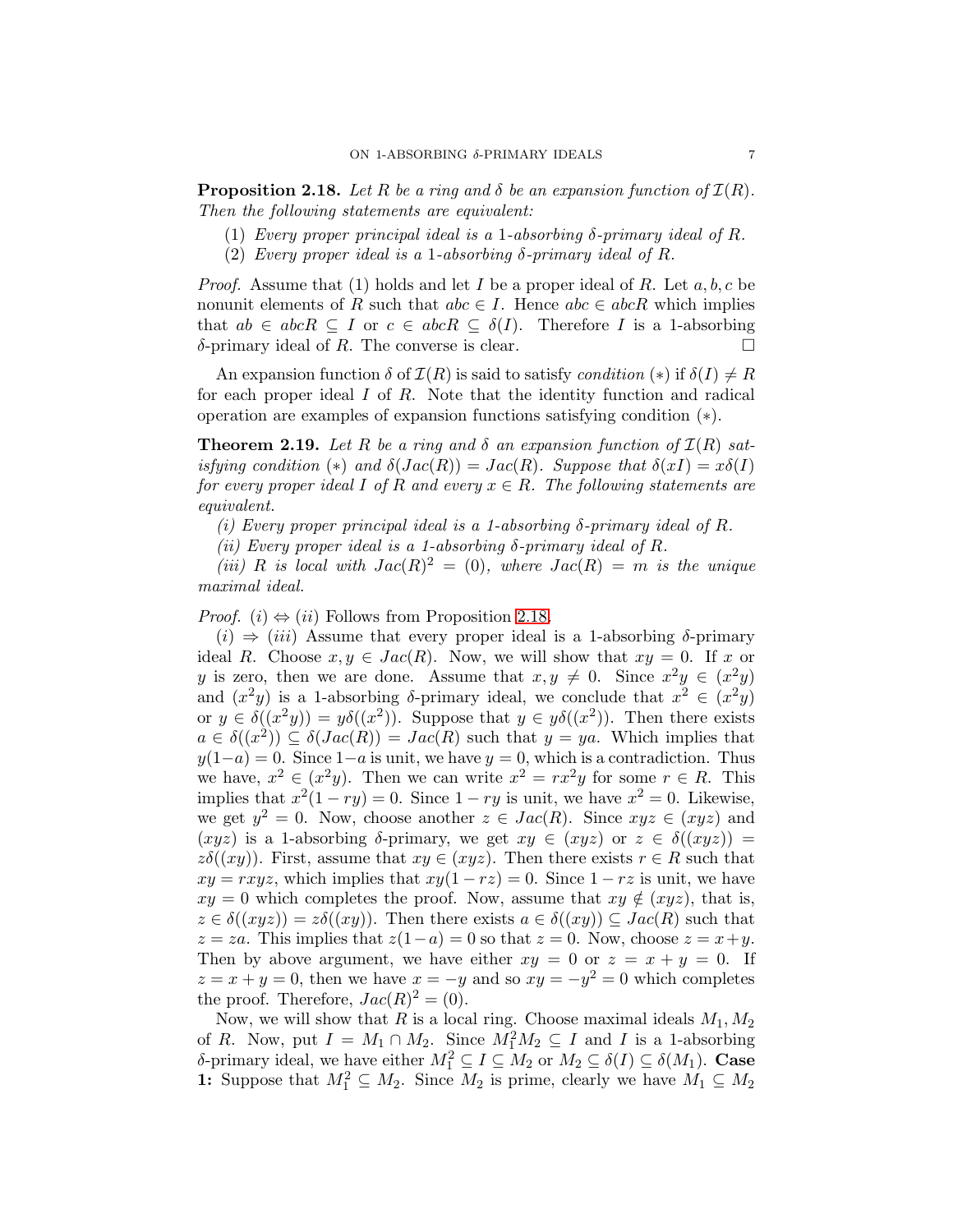which implies that  $M_1 = M_2$ . Case 2: Suppose that  $M_2 \subseteq \delta(M_1)$ . Since δ satisfies condition (\*),  $\delta(M_1)$  is proper. As  $M_1 \subseteq \delta(M_1)$  and  $M_1$  is a maximal ideal, we have  $M_1 = \delta(M_1)$ . Then we get  $M_2 \subseteq M_1$ , which implies that  $M_1 = M_2$ . Therefore, R is a local ring.

 $(iii) \Rightarrow (i)$  Suppose that R is a local ring with  $Jac(R)^2 = (0)$ . Let I be a proper ideal of R and  $abc \in I$  for some nonunits  $a, b, c \in R$ . Then  $a, b, c \in Jac(R)$  since R is local. As  $Jac(R)^2 = (0)$ , we have  $ab = 0 \in I$ . Therefore, I is a 1-absorbing  $\delta$ -primary ideal of R.

It can be easily seen that, in Theorem [2.19,](#page-6-1)  $(iii)$  always implies  $(i)$  without any assumption on  $\delta$ . But we give some examples showing that the converse is not true if we drop the aforementioned assumptions on  $\delta$ .

**Example 2.20.** Let  $R = \mathbb{Z}_{p^3}$ , where p is a prime number and  $\delta(I) = R$  for *every proper ideal* I *of* R*. Note that* δ *does not satisfy condition* (∗) *and note that every ideal I of R is 1-absorbing*  $\delta$ -*primary. Thus*  $Jac(R)^2 \neq (0)$ *, while* R *is a local ring.*

Example 2.21. *Let* k *be a field and consider the formal power series ring*  $R = k[|X|]$ *. Then* R is a local ring with unique maximal ideal  $m = (X)$ . *Define expansion function*  $\delta$  *as*  $\delta(I) = \sqrt{I}$  *for every ideal* I *of* R. Then it is *easy to see that every ideal of* R *is a 1-absorbing* δ*-primary ideal. Also, it is clear that*  $\delta$  *satisfies condition* (\*) *and*  $\delta(Jac(R)) = Jac(R)$  *but not satisfy the condition*  $\delta(xI) = x\delta(I)$ *. Furthermore,*  $Jac(R)^2 \neq (0)$ *. Thus Theorem* [2.19](#page-6-1) fails without assumption  $\delta(xI) = x\delta(I)$ .

Corollary 2.22. *Let* R *be a ring. The following statements are equivalent.*

*(i) Every proper ideal is a 1-absorbing prime ideal of* R*.*

*(ii) Every proper principal ideal is a 1-absorbing prime ideal of* R*.*

(*iii*) *R is local with*  $Jac(R)^2 = (0)$ *.* 

*Proof.* (i)  $\Leftrightarrow$  (ii) Follows from Proposition [2.18.](#page-6-0)

 $(ii) \Rightarrow (iii)$  Let  $\delta$  be the identity expansion function, that is,  $\delta(I) = I$  for every ideal I of R. Note that  $\delta$  satisfies all axioms in Theorem [2.19.](#page-6-1) Then R is a local ring with  $Jac(R)^2 = (0)$ .

 $(iii) \Rightarrow (i)$  It is similar to Theorem [2.19](#page-6-1)  $(iii) \Rightarrow (i)$ .

An ideal expansion  $\delta$  is called a prime expansion if for any 1-absorbing δ-primary ideal I of R,  $\delta(I)$  is a prime ideal of R.

Proposition 2.23. *Let* R *be a local ring with maximal ideal* M *and* δ *be a prime expansion function of*  $\mathcal{I}(R)$ *. Assume that one of the following conditions holds:*

(1)  $Spec(R) = \{\delta(0)\}.$ 

(2)  $Spec(R) = \{\delta(0), M\}$  *and*  $\delta(0)M = 0$ *.* 

*Then every proper ideal of*  $R$  *is* 1-absorbing  $\delta$ -primary.

*Proof.* Let I be a proper ideal of R and assume that (1) holds. Since  $\delta$ is a prime expansion, we conclude that  $\delta(I) = \delta(0)$  is the maximal ideal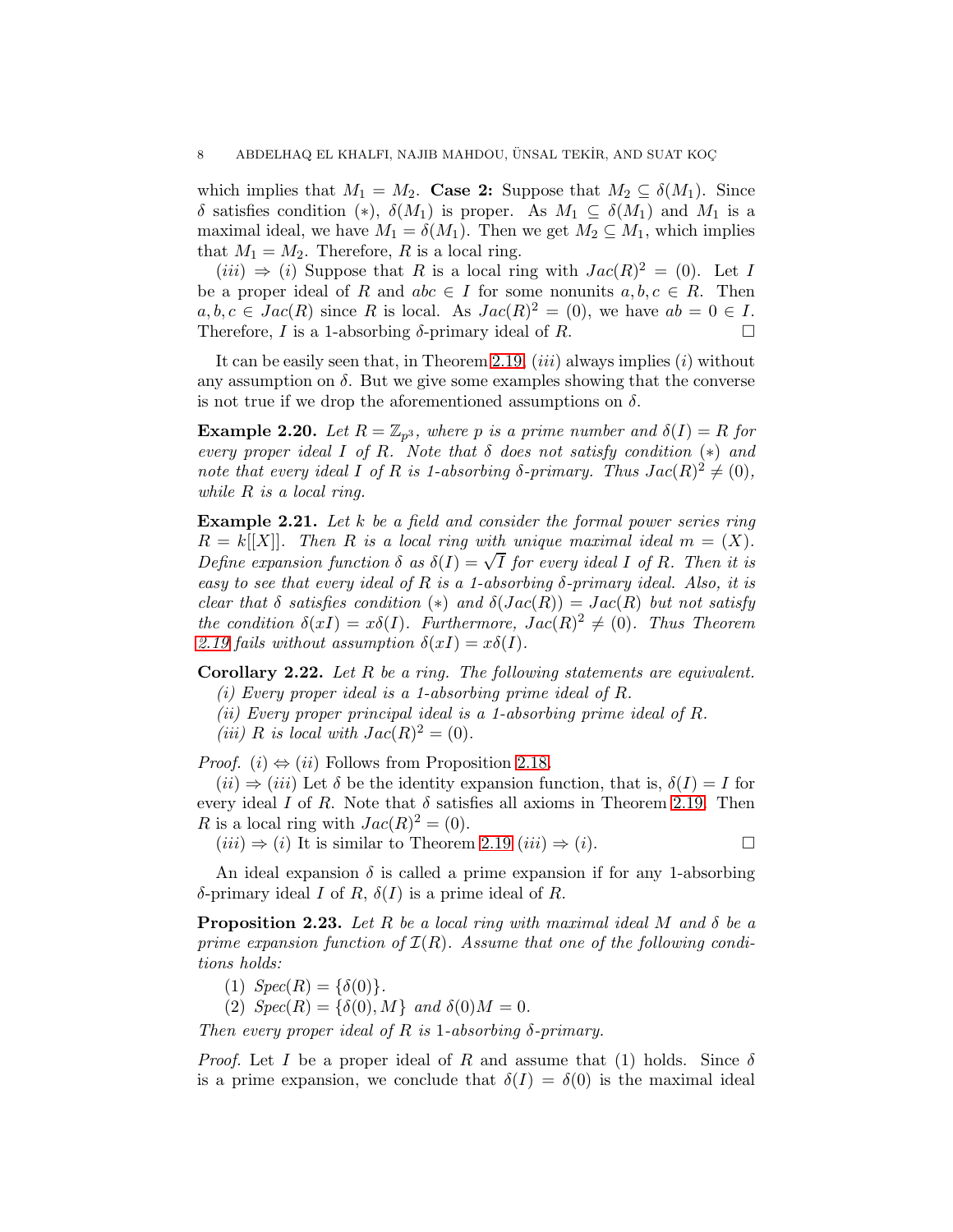of R. Clearly I is a 1-absorbing  $\delta$ -primary ideal of R. Now, assume that  $Spec(R) = \{\delta(0), M\}$  and  $\delta(0)M = 0$ . If  $\delta(I) = M$ , we have then I is 1-absorbing δ-primary. In the remaining case,  $\delta(I) = \delta(0)$ . Let  $abc \in I$  for some nonunit elements  $a, b, c \in R$  such that  $c \notin \delta(0)$ . As  $I \subseteq \delta(0)$ , we get that either  $a \in \delta(0)$  or  $b \in \delta(0)$ . Thus  $ab = 0 \in I$  which gives that I is a 1-absorbing  $\delta$ -primary ideal of R. 1-absorbing  $\delta$ -primary ideal of R.

Let  $f : R \to S$  be a ring homomorphism and  $\delta$ ,  $\gamma$  expansion functions of  $\mathcal{I}(R)$  and  $\mathcal{I}(S)$  respectively. Recall from [\[3\]](#page-11-5) that f is called a  $\delta \gamma$ -homomorphism if  $\delta(f^{-1}(I)) = f^{-1}(\gamma(I))$  for each ideal I of S. Also note that if f is a  $\delta \gamma$ -epimorphism and I is an ideal of R containing  $ker(f)$ , then  $\gamma(f(I)) = f(\delta(I)).$ 

**Theorem 2.24.** Let  $f : R \to S$  be a ring  $\delta \gamma$ -homomorphism where  $\delta$ ,  $\gamma$ *are expansion functions of*  $\mathcal{I}(R)$  *and*  $\mathcal{I}(S)$  *respectively. Suppose that*  $f(a)$  *is nonunit in* S *for every nonunit element* a *in* R*. Then the following statements hold.*

- (1) *If J is a* 1-absorbing  $\gamma$ -primary ideal of *S*, then  $f^{-1}(J)$  *is a* 1*absorbing* δ*-primary ideal of* R*.*
- (2) If f is an epimorphism and I is a proper ideal of R containing  $\ker(f)$ , *then* I *is a* 1-absorbing  $\delta$ -primary ideal of R if and only if  $f(I)$  is a 1*-absorbing* γ*-primary ideal of* S*.*

*Proof.* (1) Assume that  $abc \in f^{-1}(J)$ , for some nonunit elements  $a, b, c \in R$ . Then  $f(a)f(b)f(c) \in J$ . Thus  $f(a)f(b) \in J$  or  $f(c) \in \gamma(J)$ , which implies that  $ab \in f^{-1}(J)$  or  $c \in f^{-1}(\gamma(J)) = \delta(f^{-1}(J))$ . Therefore,  $f^{-1}(J)$  is a 1-absorbing  $\delta$ -primary ideal of R.

(2) Suppose that  $f(I)$  is an 1-absorbing  $\gamma$ -primary ideal of S. Since  $I =$  $f^{-1}(f(I))$ , we conclude that I is a 1-absorbing  $\delta$ -primary ideal of R by (1). Conversely, let  $x, y, z$  be nonunit elements of S with  $xyz \in f(I)$ . Then there exist  $a, b, c \in R$  such that  $x = f(a), y = f(b)$  and  $z = f(c)$  with  $f(abc) = xyz \in f(I)$ . Since ker(f)  $\subseteq I$ , we then have  $abc \in I$ . Since I is a 1-absorbing  $\delta$ -primary ideal of R and abc  $\in I$ , we conclude that  $ab \in I$  or  $c \in \delta(I)$  which gives that  $xy \in f(I)$  or  $z \in f(\delta(I)) = \gamma(f(I))$ . Thus  $f(I)$  is a 1-absorbing  $\delta$ -primary ideal of S.

 $\Box$ 

Let  $\delta$  be an expansion function of  $\mathcal{I}(\mathcal{R})$  and I an ideal of R. Then the function  $\bar{\delta}: \frac{R}{I} \longrightarrow \frac{R}{I}$  defined by  $\bar{\delta}(\frac{J}{I})$  $\frac{J}{I}$ ) =  $\frac{\delta(J)}{I}$  for all ideals  $I \subseteq J$ , becomes an expansion function of  $\frac{R}{I}$ . Then, we have the following result.

**Corollary 2.25.** Let R be a ring,  $\delta$  an expansion function of  $\mathcal{I}(\mathcal{R})$  and  $I \subseteq J$  *be proper ideals of R. Assume that*  $a + I$  *is a nonunit element of*  $\frac{R}{I}$ *for every nonunit element*  $a \in R$ *. Then J* is a 1-absorbing  $\delta$ -primary ideal *of*  $R$  *if and only if*  $\frac{J}{I}$  *is a* 1*-absorbing*  $\bar{\delta}$ *-primary ideal of*  $\frac{\bar{R}}{I}$ *.* 

Proposition 2.26. *Let* S *be a multiplicatively closed subset of a ring* R and  $\delta_S$  an expansion function of  $\mathcal{I}(S^{-1}R)$  such that  $\delta_S(S^{-1}I) = S^{-1}(\delta(I))$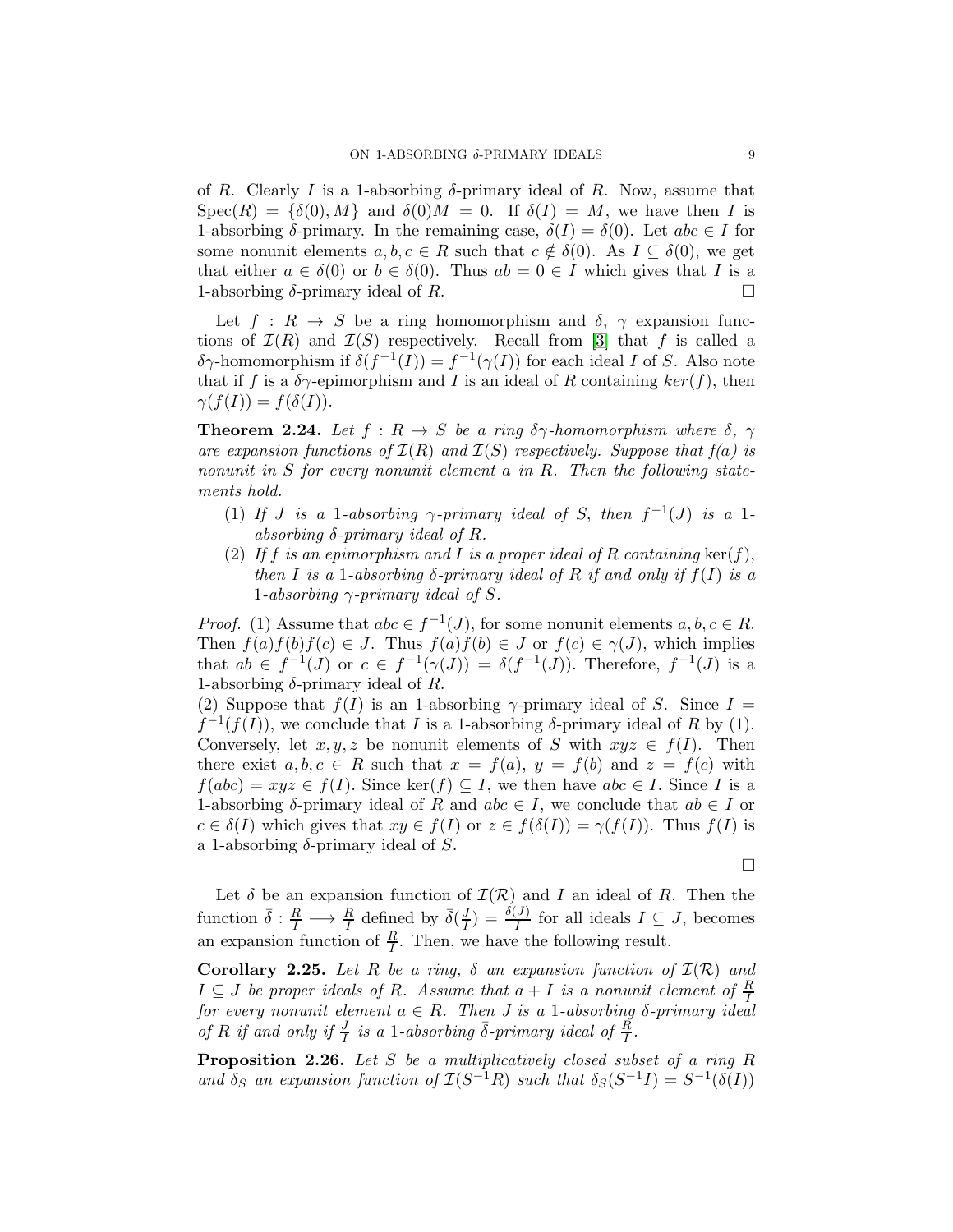*for each ideal* I *of* R*. If* I *is a 1-absorbing* δ*-primary ideal of* R *such that*  $I \cap S = \emptyset$ , then  $S^{-1}I$  is a 1-absorbing  $\delta_S$ -primary ideal of  $S^{-1}R$ .

*Proof.* Let I be a 1-absorbing  $\delta$ -primary ideal of R such that  $I \cap S = \emptyset$ and  $\frac{a}{s}$ b t c  $\frac{c}{r} \in S^{-1}I$  for some nonunit elements  $a, b, c \in R$  and  $s, t, r \in S$  such that  $\frac{a}{s}$ b  $\frac{b}{t} \notin S^{-1}I$ . Then  $xabc \in I$  for some  $x \in S$ . Since I is a 1-absorbing δ-primary and  $xab \notin I$ , we conclude that  $c \in \delta(I)$ . Thus  $\frac{c}{r} \in S^{-1}(\delta(I)) =$  $\delta_S(S^{-1}I)$  which completes the proof.

Let  $S$  be a multiplicatively closed subset of a ring  $R$  and  $I$  an ideal of  $R$ . The next example shows that if  $S^{-1}I$  is a 1-absorbing  $\delta_S$ -primary ideal of  $S^{-1}R$ , then I need not to be a 1-absorbing  $\delta$ -primary ideal of R.

**Example 2.27.** Let  $p \neq q$  be two prime numbers. Set  $I = pq\mathbb{Z}$  and  $\delta$  be *an ideal expansion such that*  $\delta(I) = I + q\mathbb{Z}$  *for each ideal* I of  $\mathbb{Z}$ *. Clearly,* I is not a 1-absorbing  $\delta$ -primary ideal of  $\mathbb Z$  because  $qqp \in I$  but neither  $q^2 \in I$  *nor*  $p \in \delta(I)$ *. Now, let*  $S = \mathbb{Z} \setminus p\mathbb{Z}$  *and note that*  $S^{-1}I = S^{-1}(p\mathbb{Z})$ *.* Let  $\frac{a}{r_1}$ b  $r<sub>2</sub>$ c  $\frac{c}{r_3} \in S^{-1}I$  for some nonunit elements  $\frac{a}{r_1}, \frac{b}{r_2}$  $\frac{b}{r_2}, \frac{c}{r_3}$  $\frac{c}{r_3} \in S^{-1}\mathbb{Z}$ . Note that  $\boldsymbol{x}$  $\frac{x}{r} \in S^{-1}\mathbb{Z}$  is nonunit if and only if  $x \in p\mathbb{Z}$ . Thus  $a \in p\mathbb{Z}$  and  $b \in p\mathbb{Z}$ . Which gives that  $\frac{a}{r_1}$ b  $\frac{b}{r_2} \in S^{-1}I$  and hence  $S^{-1}I$  is a 1-absorbing  $\delta_S$ -primary ideal.

Let  $R_1$  and  $R_2$  be two rings, let  $\delta_i$  be an expansion function of  $\mathcal{I}(\mathcal{R}_i)$  for each  $i \in \{1,2\}$  and  $R = R_1 \times R_2$ . For a proper ideal  $I_1 \times I_2$ , the function  $\delta_{\times}$ defined by  $\delta_{\times}(I_1 \times I_2) = \delta_1(I_1) \times \delta_2(I_2)$  is an expansion function of  $\mathcal{I}(\mathcal{R})$ . The following result characterizes the 1-absorbing  $\delta$ -primary ideals of the direct product of rings.

<span id="page-9-0"></span>**Theorem 2.28.** Let  $R_1$  and  $R_2$  be rings,  $R = R_1 \times R_2$  and let  $\delta_i$  be an *expansion function of*  $\mathcal{I}(\mathcal{R}_i)$  *for*  $i = 1, 2$ *. Then the following statements are equivalent:*

- (1) *I* is a 1-absorbing  $\delta_{\times}$ -primary ideal of R.
- (2) *I* is a  $\delta_{\times}$ -primary ideal of R.
- (3) *Either*  $I = I_1 \times R_2$ *, where*  $I_1$  *is a*  $\delta_1$ *-primary ideal of*  $R_1$  *or*  $I =$  $R_1 \times I_2$ , where  $I_2$  *is a*  $\delta_2$ -primary ideal of  $R_2$  or  $I = I_1 \times I_2$ , where  $I_1$  *and*  $I_2$  *are proper ideals of*  $R_1, R_2$ *, respectively with*  $\delta_1(I_1) = R_1$ *and*  $\delta_2(I_2) = R_2$ *.*

*Proof.* (1)  $\Leftrightarrow$  (2). This follows from Theorem [2.6.](#page-2-1)

 $(2) \Leftrightarrow (3)$  Let I be a  $\delta_{\times}$ -primary ideal of R. Hence I has the form  $I =$  $I_1 \times I_2$  where  $I_1$  and  $I_2$  are ideals of  $R_1$  and  $R_2$  respectively. Without loss of generality, we may assume that  $I = I_1 \times R_2$  for some proper ideal  $I_1$ of  $R_1$ . We show that  $I_1$  is a  $\delta$ -primary ideal of  $R_1$ . Deny. Then there are  $a, b \in R_1$  such that  $ab \in I_1, a \notin I_1$  and  $b \notin \delta_1(I_1)$ . Hence  $(a, 1)(b, 1) \in I_1 \times R_2$ . Which implies that  $(a, 1) \in I_1 \times R_2$  or  $(b, 1) \in \delta_{\times}(I_1 \times R_2)$  and so  $a \in I_1$ or  $b \in \delta_1(I_1)$ , which gives a contradiction. Now suppose that both  $I_1$  and I<sub>2</sub> are proper. As  $(1,0)(0,1) \in I_1 \times I_2$  and  $(1,0),(0,1) \notin I_1 \times I_2$ , we have  $(1,0), (0,1) \in \delta_{\times}(I_1 \times I_2) = \delta_1(I_1) \times \delta_2(I_2)$ . Therefore  $\delta_1(I_1) = R_1$  and  $\delta_2(I_2) = R_2$ . The converse is clear.  $\delta_2(I_2) = R_2$ . The converse is clear.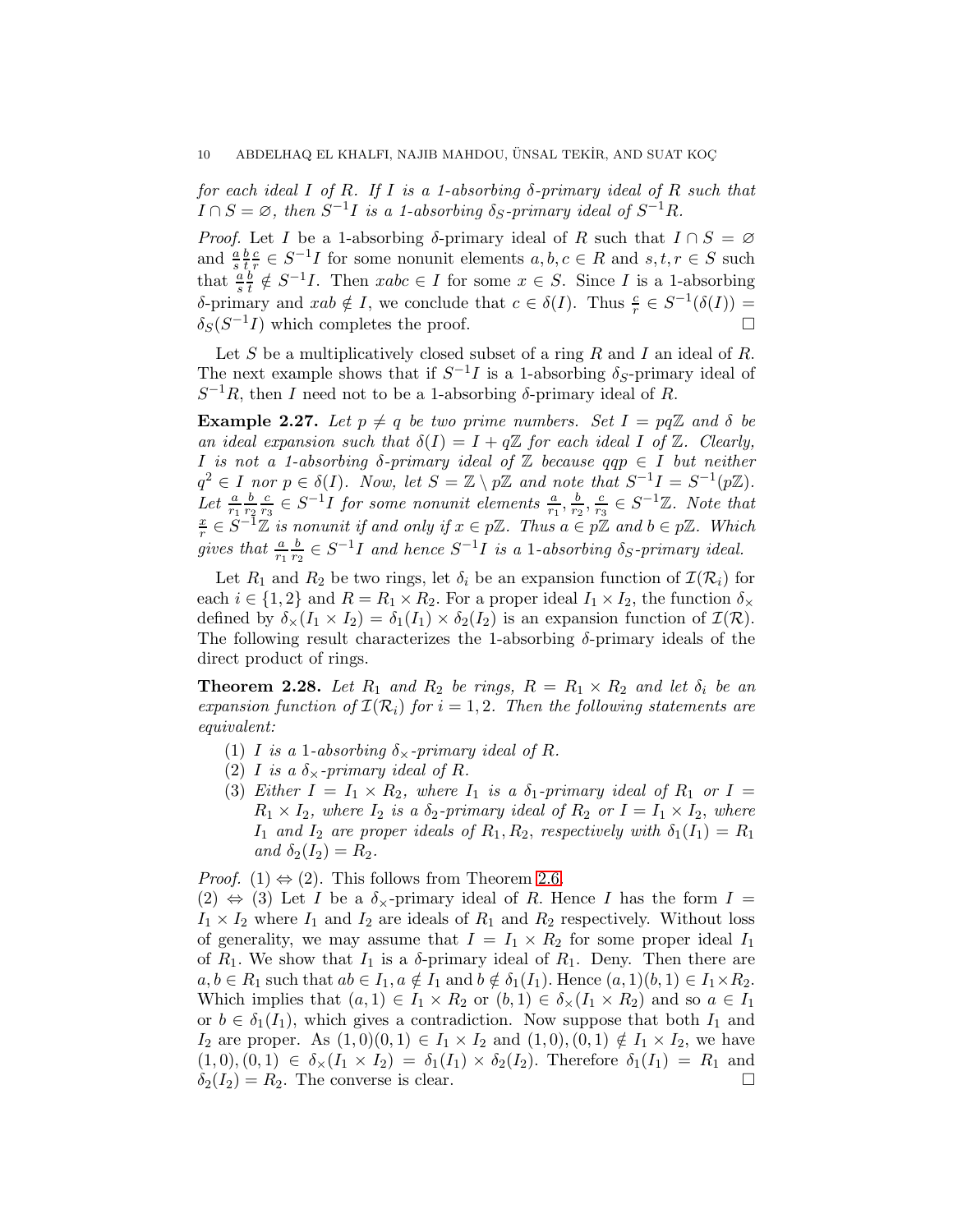The following example proves that the condition " $\delta(I_i) = P$  for all  $i \in$  $\{1, 2, ..., n\}$ " is necessary in Proposition [2.17.](#page-5-0)

**Example 2.29.** *Consider*  $R = \mathbb{Z} \times \mathbb{Z}$ ,  $I_1 = 4\mathbb{Z} \times \mathbb{Z}$  and  $I_2 = \mathbb{Z} \times 9\mathbb{Z}$ . Let δ *be an expansion function of* I(Z) *such that for every ideal* I *of* Z *we have*  $\delta(I) = \sqrt{I} + J$  where  $J = 2\mathbb{Z}$ . Thus  $\delta_{\times}(I_1) = 2\mathbb{Z} \times \mathbb{Z}$  and  $\delta_{\times}(I_2) = \mathbb{Z} \times \mathbb{Z}$ . *Moreover,*  $I_1$  *and*  $I_2$  *are* 1*-absorbing*  $\delta_{\times}$ *-primary ideal. But*  $I_1 \cap I_2 = 4\mathbb{Z} \times 9\mathbb{Z}$ *is not a* 1*-absorbing*  $\delta_{\times}$ *-primary ideal by Theorem [2.28.](#page-9-0)* 

Let A be a ring and E an A-module. Then  $A \ltimes E$ , the *trivial* (*ring*) *extension of*  $\overline{A}$  *by*  $\overline{E}$ , is the ring whose additive structure is that of the external direct sum  $A \oplus E$  and whose multiplication is defined by  $(a, e)(b, f) :=$  $(ab, af+be)$  for all  $a, b \in A$  and all  $e, f \in E$ . (This construction is also known by other terminology and other notation, such as the *idealization*  $A(+)E$ .) The basic properties of trivial ring extensions are summarized in the books [\[10\]](#page-11-7), [\[9\]](#page-11-8). Trivial ring extensions have been studied or generalized extensively, often because of their usefulness in constructing new classes of examples of rings satisfying various properties (cf.  $[1, 6, 7, 11]$  $[1, 6, 7, 11]$  $[1, 6, 7, 11]$  $[1, 6, 7, 11]$ ). In addition, for an ideal I of A and a submodule F of E,  $I \ltimes F$  is an ideal of  $A \ltimes E$  if and only if  $IE \subseteq F$ . Moreover, for an expansion function  $\delta$  of A, it is clear that  $\delta_{\kappa}$ defined as  $\delta_{\kappa}(I \ltimes F) = \delta(I) \ltimes E$  is an expansion function of  $A \ltimes E$ . Also as usual, if  $c \in A$  then  $(F : c) = \{e \in E \mid ce \in F\}.$ 

Theorem 2.30. *Let* A *be a ring,* E *an* A*-module and* δ *be an expansion function of* I(A)*. Let* I *be an ideal of* A *and* F *a submodule of* E *such that*  $IE \subseteq F$ . Then the following statement hold:

- (1) If  $I \ltimes F$  *is a* 1*-absorbing*  $\delta_{\lt}$ -primary ideal of  $A \ltimes E$ , then I is a 1*-absorbing* δ*-primary ideal of* A*.*
- (2) Assume that  $(F : c) = F$  for every  $c \in A \setminus I$ . Then  $I \ltimes F$  is a 1absorbing  $\delta_{\kappa}$ -primary ideal of  $A \kappa E$  *if and only if* I *is a* 1-absorbing δ*-primary ideal of* A*.*

*Proof.* (1) Assume that  $I \ltimes F$  is a 1-absorbing  $\delta_{\lt}$ -primary ideal of  $A \ltimes E$  and let a, b, c be nonunit elements of A such that  $abc \in I$ . Thus  $(a, 0)(b, 0)(c, 0) =$  $(abc, 0) \in I \ltimes F$  which implies that  $(a, 0)(b, 0) \in I \ltimes F$  or  $(c, 0) \in \delta_{\ltimes}(I \ltimes F)$  $\delta(I) \ltimes E$ . Therefore  $ab \in I$  or  $c \in \delta(I)$  and so (1) holds.

(2) By (1), it suffices to prove the "if" assertion. Let  $(a, s), (b, t), (c, r)$  be nonunit elements of  $A \ltimes E$  such that  $(a, s)(b, t)(c, r) = (abc, bcs + act + abr) \in$  $I \ltimes F$ . Clearly,  $abc \in I$  and so  $ab \in I$  or  $c \in \delta(I)$  since I is a 1-absorbing δ-primary ideal of A. If  $c \in \delta(I)$ , then  $(c, r) \in \delta(I) \ltimes E = \delta_{\ltimes}(I \ltimes F)$ . Hence, we may assume that  $c \notin \delta(I)$ . Then  $ab \in I$ . As  $bcs + act + abr \in F$  and  $abr \in F$ , we get that  $bcs + act \in F$ . This implies  $bs + at \in (F : c) = F$ and so  $(a, s)(b, t) = (ab, at + bs) \in I \ltimes F$ . Therefore  $I \ltimes F$  is a 1-absorbing  $\delta_{\kappa}$ -primary ideal of  $A \kappa E$ .

Corollary 2.31. *Let* A *be a ring,* E *an* A*-module and* δ *be an expansion function of*  $\mathcal{I}(A)$ *. Let* I *be a proper ideal of* A*. Then*  $I \ltimes E$  *is a* 1*-absorbing* 

 $\Box$